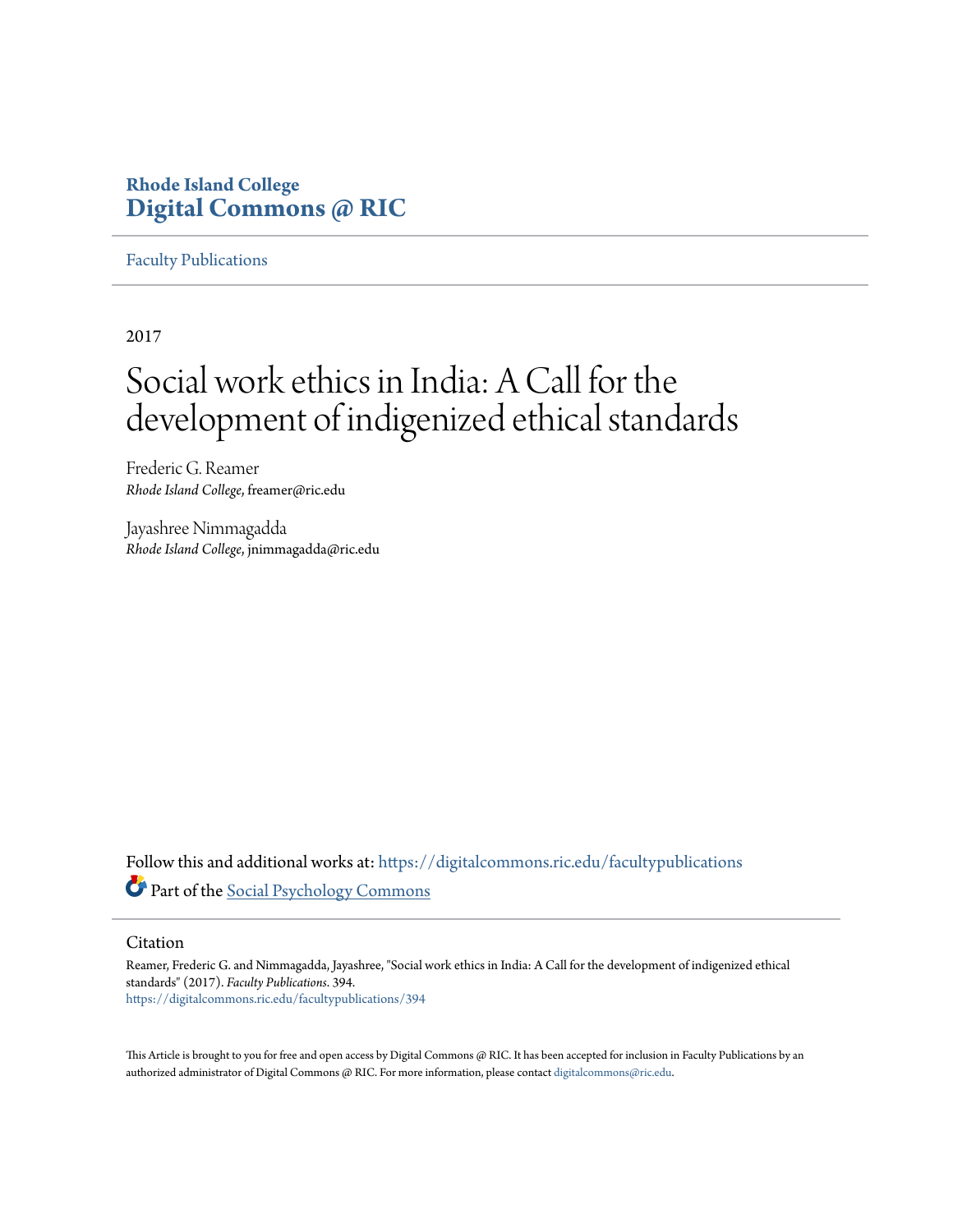

# **Social work ethics in India: A call for the development of indigenized ethical standards**

*International Social Work* 2017, Vol. 60(1) 182–195 © The Author(s) 2015 Reprints and permissions: sagepub.co.uk/journalsPermissions.nav DOI: 10.1177/0020872814559563 isw.sagepub.com



#### **Frederic G Reamer** Rhode Island College, USA

**Jayashree Nimmagadda**

Rhode Island College, USA

#### **Abstract**

In recent years, various professional associations in social work and regulatory bodies worldwide have engaged in ambitious efforts to draft and implement comprehensive ethics guidelines, standards, and education. For a variety of complex reasons, the social work profession in India has lagged behind developments in many other nations. The purpose of this article is to assess the current status of social work ethics in India, review relevant developments throughout the world, and present a blueprint to guide the development of much-needed indigenous ethical standards and education in India.

#### **Keywords**

Code of ethics, ethical standards, ethics, India, values

Social work ethics is now a fixture in social work practice and education throughout the world. Especially since the 1980s, social workers have become much more cognizant of ethical challenges in the profession, the need for conceptually based decision-making frameworks, and rigorous education and training. Today's practitioners are keenly aware of complex ethical dilemmas encountered by clinical social workers, program managers, agency administrators, community organizers, and policy specialists. Internationally, social workers face ethical challenges related to client confidentiality and privacy, informed consent, boundaries and dual relationships, conflicts of interest, paternalism, allocation of limited resources, and unethical conduct, among others (Banks, 2006; Barsky, 2010; Dolgoff et al., 2008; Goswami, 2012; Reamer, 2013c). Particularly noteworthy and challenging are the diverse values, cultural norms, and ideological perspectives social workers in different parts of the world, including India, apply to ethical challenges in the profession.

**Corresponding author:** Frederic G Reamer, Rhode Island College, 600 Mt Pleasant Avenue, Providence, RI 02908, USA. Email: freamer@ric.edu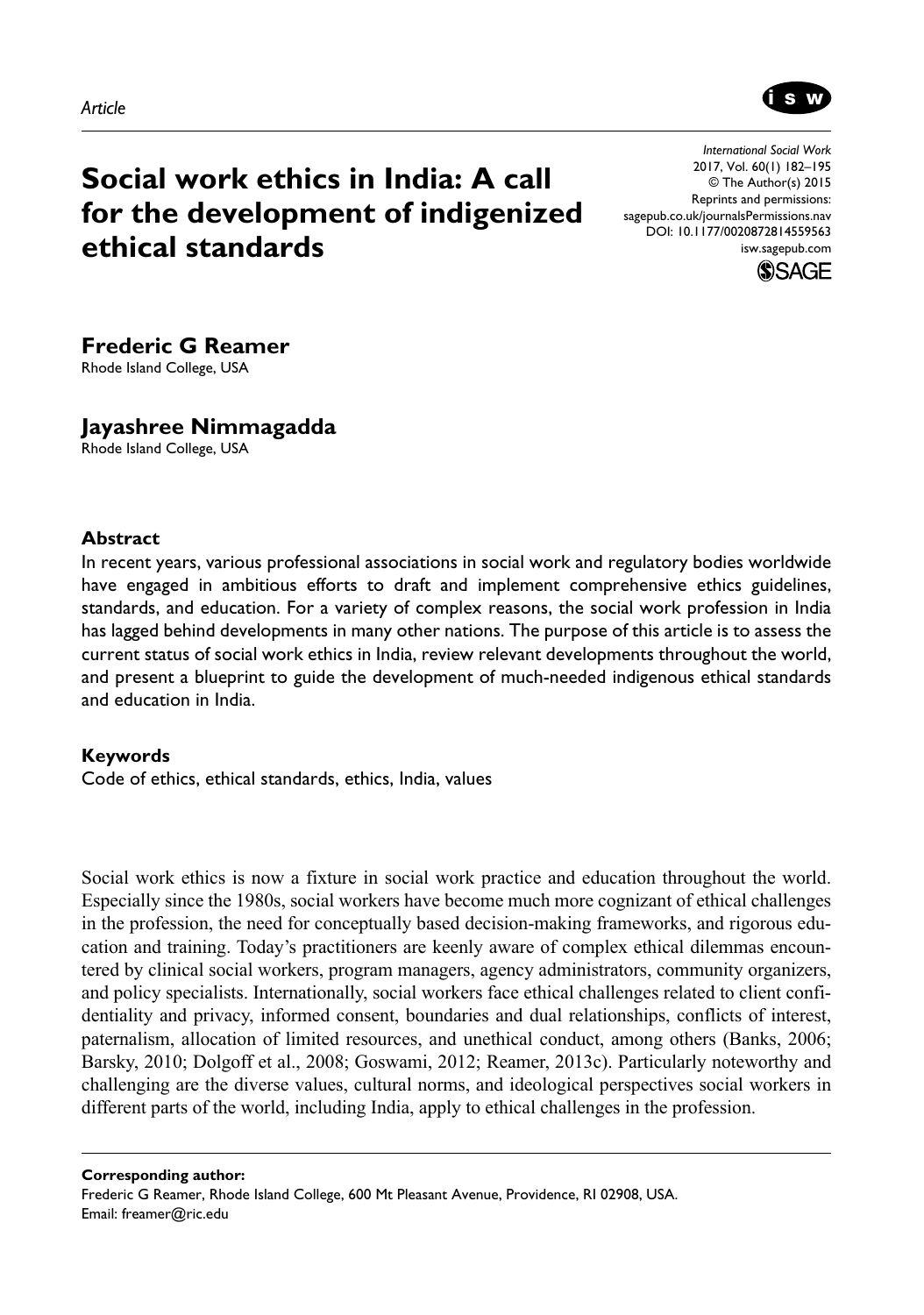In recent years, professional associations and social work regulatory bodies have developed ambitious and comprehensive ethical standards and education initiatives to keep pace with increasingly complicated ethical challenges. Codes of ethics, regulatory standards, and ethics curricula in various nations reflect social workers' growing understanding of the nature of ethical dilemmas, ethics concepts, and decision-making frameworks (Barsky, 2010; Reamer, 2006).

For a variety of complex reasons, the social work profession in India has lagged behind developments in many other nations where social work is prominent (Goswami, 2012). This is due in part to the fact that the social work profession in India emerged nearly 40 years after the formal inauguration of the profession in England and the United States in the late 19th century. During ancient and medieval times, assistance to vulnerable people in India was provided primarily in the form of charity and was offered by religious temples, *maths* (religious facilities where people stayed), and *dharmashalas* (places to stay that were free of charge). During the British period (approximately 1600–1947), social service activities focused primarily on social reform. During this period, Christian missionaries, especially the Serampore Mission in Bengal, were particularly influential.

In the early 20th century, in part due to Mahatma Gandhi's efforts to enhance the quality of life for members of India's lower castes, organized social services developed to address issues of urban and rural poverty, alcohol abuse, and women's well-being, among other social challenges. The Sir Dorabji Tata Graduate School of Social Work, now part of the Tata School of Social Sciences, was established in 1936 in Bombay. Between 1947 and 1956, the Delhi School of Social Work, Kashi Vidyapith, Gujarat Vidyapith, and other social work programs began (Botcha, 2012).

The purpose of this article is to review relevant developments throughout the world, assess the current status of social work ethics in India, and present a blueprint to guide the development of much-needed indigenous ethical standards and education in India.

#### **The evolution of social work ethics**

Ethical standards in social work and ethics education in the profession have developed unevenly throughout the world (Congress and Kim, 2007; Congress and McAuliffe, 2006). The most ambitious developments have been in Australia, Canada, New Zealand, the United Kingdom, and the United States. India has lagged behind.

Ethical standards in social work have evolved significantly since the profession's formal inception in the late 1800s (Reamer, 2006, 2012a). Ratified codes of ethics did not exist during the first half century of social work's existence. Although ethical norms emerged during social work's early years, it took decades for them to be codified. The earliest codes of ethics in social work were relatively simplistic, as were codes in every profession. Early codes of ethics resembled affirmations, oaths, and pledges and, in contrast to contemporary codes, did provide in-depth, comprehensive coverage of a wide range of complex ethical issues (Banks, 2003; Reamer, 2006).

Several social work organizations formulated draft codes during the early years of the profession's history – for example, the (North) American Association for Organizing Family Social Work and several chapters of the (North) American Association of Social Workers – but it was not until 1947 that the latter group, the largest organization of social workers of that era, adopted a formal code (Johnson, 1955). Shortly thereafter, in 1954, the Australian Code of Ethics was first drafted (Congress and McAuliffe, 2006).

After a half century of development, the social work profession was moving into a phase characterized by several attempts to develop consensus about the profession's core values. This was especially prominent between the late 1950s and 1970s (Levy, 1976). Significantly, it was during this period, in 1960, that the National Association of Social Workers (NASW) in the United States ratified the first prominent social work code of ethics. Fifteen years later, in 1975, the British Association of Social Workers code was introduced (Banks, 2006; Congress, 2008).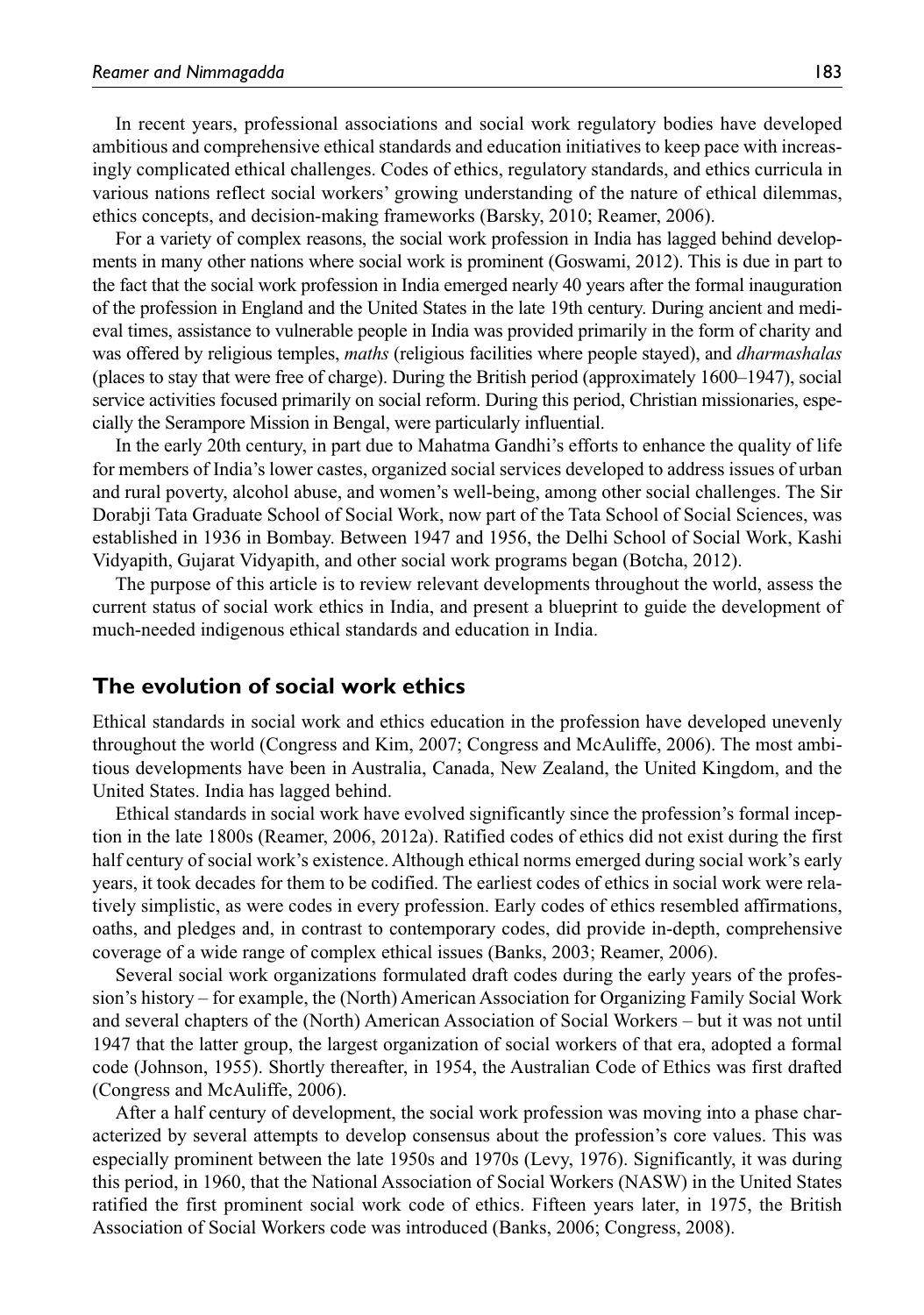Ethical standards in social work matured significantly during a third historical period that focused on ethical theory and decision-making. Until the late 1970s, social work literature and ethical codes throughout the world focused primarily on the profession's core values and value base (Congress and Kim, 2007; Congress and McAuliffe, 2006; Reamer, 2013c). At this point, the profession underwent another significant transition in its concern about values and ethics. The 1970s saw a dramatic surge of interest in applied and professional ethics, especially in Western nations. Professions as diverse as medicine, nursing, law, business, journalism, social work, psychology, and criminal justice began to devote sustained attention to the subject. In several parts of the world, although not India, the literature on professional ethics burgeoned, as did academic coursework on the subject and continuing education. As professionals' understanding of ethical issues matured, a number of scholars and practitioners developed, for the first time, conceptually rich ethical decision-making protocols and guidelines (Banks, 2006; Barsky, 2010; Congress, 2000; Dolgoff et al., 2008; Reamer, 2006, 2013c). During this period, there was an explicit focus on the application of ethical theories to real-life ethical dilemmas encountered by professionals. Not surprisingly, codes of ethics in several nations (especially in Australia, Canada, the United Kingdom, New Zealand, and the United States) matured during this period, reflecting this expanded understanding of ethical issues. For example, in the mid-1990s, the NASW in the United States embarked on a complete overhaul of its code, first adopted in 1960 and revised in the late 1970s, in an effort to reflect the remarkable growth of new knowledge related to professional ethics. The Korean Code of Ethics, first adopted in 1982, was revised in 1992, 1999, and 2001 (Congress and Kim, 2007); the Australian Code of Ethics, first proposed in 1954, was revised in 1999 (Congress and McAuliffe, 2006); and the British Association of Social Workers Code, first adopted in 1975, was revised in 2002 (Banks, 2006). Significantly, the International Federation of Social Workers (IFSW) Code of Ethics, in conjunction with the International Association of Schools of Social Work, was adopted during this period, in 1994, and revised in 2004 and 2012. Comparable developments did not occur in India.

#### **Social work ethics in India**

The social work profession in India has not developed formal, indigenous ethical standards or a rich body of scholarship on professional ethics (Goswami, 2012; Raju and Raju, 2012), although there are nascent efforts (see, for example, the *Declaration of Ethics for Professional Social Workers in India*, developed by the Tata Institute of Social Sciences). This is not to say that social work in India does not have deep roots in the culture's longstanding values. Indeed, India has a very ancient history of thinking about ethics (Clothey, 2006). Its central concepts are embedded in Rgveda, one of the oldest knowledge texts not only of India but of the entire world. In Rgveda, one finds discussion of the idea of a cosmic order (*rta*) which stands for harmony and balance in nature and in human society.

In Indian tradition, the concept of *rta* underpins the idea of dharma. The term dharma entails the core ethical concepts of duty, obligation, and righteousness. Dharma represents a way of life in which ethical values are considered supreme and everyone is expected to perform his or her duty according to his or her social position and station in life. There is a keen link between dharma and longstanding social work ethics concepts.

Social work in India has also been influenced directly by the culture's embrace of core values related to the *Bhakti* movement's value of humanism and individual worth and dignity; *Sarvodaya*, which emphasizes the values of equity, justice, and empowerment of the community as a whole; and the spirit of *Swarajya*, which promotes self-governance. These too are values that resonate with traditional social work values (Tata Institute of Social Sciences, 2014). Indian social work values are replete with influences from the Vedic period, Hinduism, Buddhism, and Jainism (Clothey, 2006).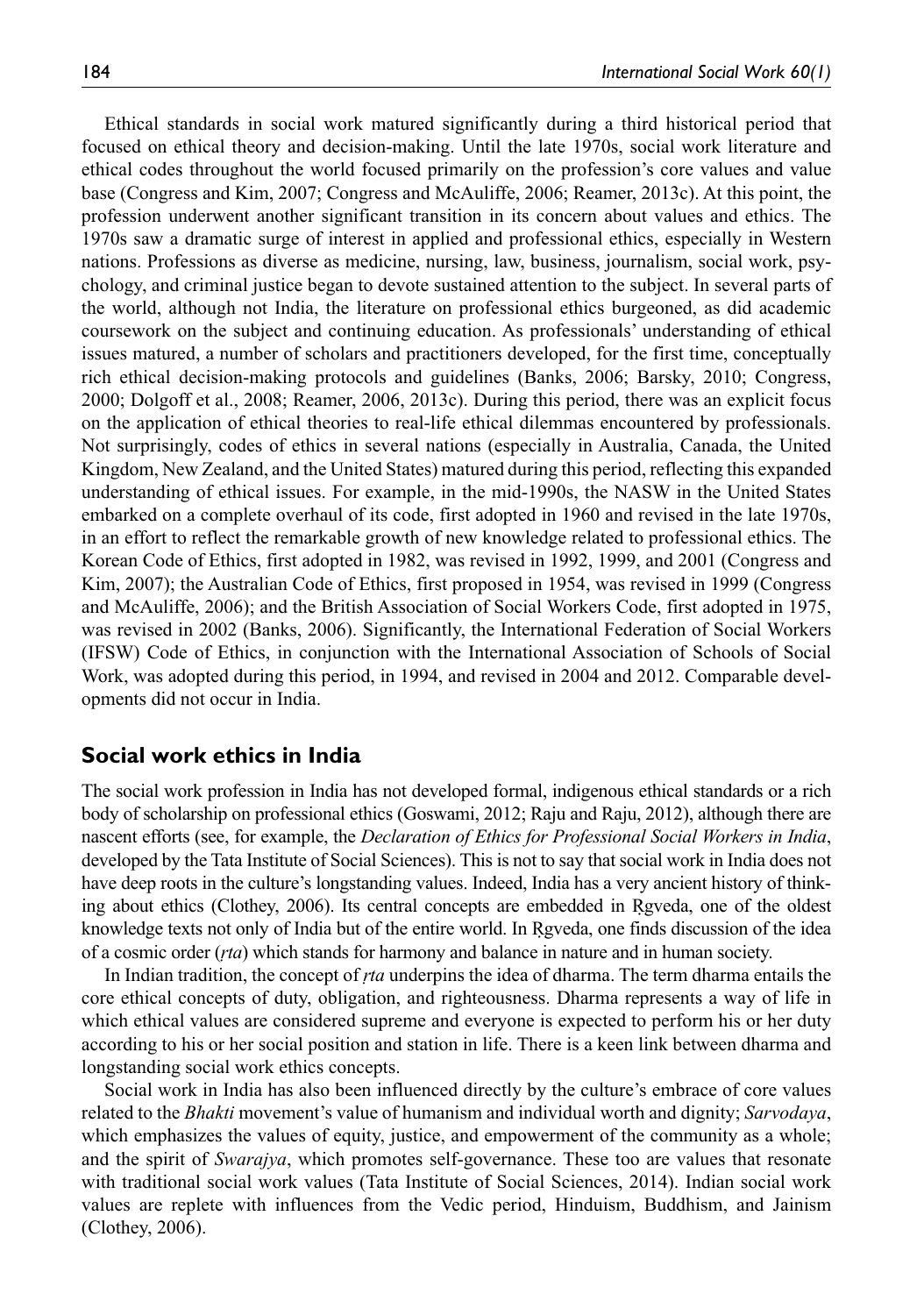Historically, Indian social workers have relied heavily on ethical standards developed in the United States, including the NASW Code of Ethics. According to Goswami (2012),

professional social work came to India mainly from the USA, and so it borrowed heavily from American models of practice, including professional values and ethics. Efforts toward developing an indigenized knowledge base were very limited until the 1980s. There had also been no universal consensus about what would be the exact form and purpose of Code of Ethics in a heterogeneous society like India. The dilemma remains unresolved. (p. 106)

These sentiments are echoed by Botcha (2012), who concludes that

the major shortcoming of social work education in India is its inability to sufficiently indigenize its knowledge-base. The basic teaching material with respect to interventionist methods (the holy trinity of social case work, social group work and community organisation) is still primarily American. (p. 205)

To keep pace with developments elsewhere in the world, it is important for the social work profession in India to strengthen its ethical standards and ethics education. Although the social work profession in India may use prominent codes of ethics developed in other nations as a guide and point of departure, at this point in history it is essential and appropriate for Indian social workers to craft ethical standards that reflect India's unique values, culture, and ideology.

### **Social work codes of ethics: Diverse purposes**

Social work codes of ethics exist in three different contexts that may be relevant to the development of an ethics code in India (Congress and Kim, 2007; Congress and McAuliffe, 2006; Reamer, 2006, 2012b, 2013, 2013c; Webster, 2010). First, internationally many voluntary professional social work associations have developed formal and widely adopted codes of ethics. These codes typically carry no legal authority, although the associations may insist on compliance with the code as a condition of membership.

Second, in some nations, social work ethics codes have been developed or adopted by governmental licensing boards or regulatory bodies that authorize social work practice. These ethical standards become legally enforceable once they are incorporated into licensing statutes or regulations.

Third, many private-sector human and social service agencies have adopted codes of ethics or ethical standards to which employees are bound. Here, too, some of these organizations develop their own unique ethical standards and some draw on codes of ethics developed by prominent voluntary professional associations.

Codes of ethics throughout the world serve multiple practical purposes within the social work profession. These may be relevant to the formulation of a code of ethics for Indian social workers.

#### *Articulate social work's principal mission, values, and ethical principles*

Ideally, codes of ethics offer practitioners and the public with a clear, compelling statement of social work's principal aims and moral purposes. In principle, codes of ethics provide a moral touchstone for the profession.

#### *Offer guidance to social workers and employers in addressing ethical issues*

Many contemporary social work codes of ethics, unlike earlier codes, include extensive detail regarding a wide range of ethical issues and challenges. In general, code of ethics standards offer guidance concerning three kinds of issues (Reamer, 2006, 2013c). The first includes what can be defined as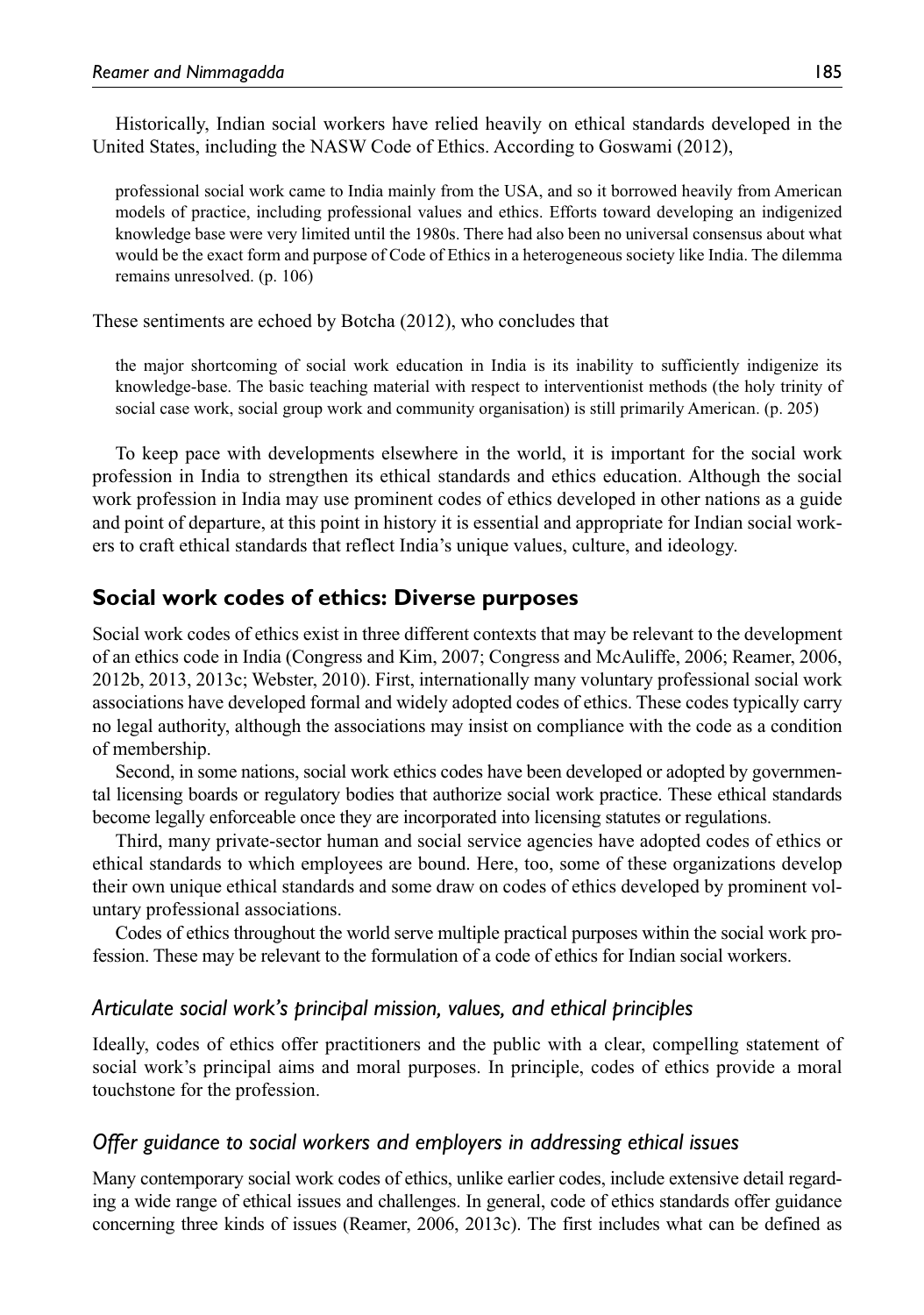'mistakes' that social workers might make which have ethical implications. Examples include leaving confidential documents displayed in public areas in such a way that they can be read by unauthorized persons or forgetting to include important details in a client's informed consent documents. The second category includes issues associated with difficult ethical decisions – for example, whether to disclose confidential information, without client consent, to protect a third party from harm; coerce an individual into treatment; barter with low-income clients who want to exchange goods for social work services; or terminate services to a noncompliant, yet vulnerable, client. The final category includes issues relating to social worker misconduct, such as exploitation of clients, boundary violations, or fraudulent documentation in social work records.

# *Protect consumers from incompetent practice and delineate standards for ethical practice*

The central purpose of licensing boards and regulatory boards is to protect the public from incompetent or unethical conduct by social workers. Codes of ethics and ethical standards promulgated by these bodies have, as their primary goal, public protection. Licensing and regulatory bodies use codes of ethics and ethical standards to assess whether social workers have departed from professional standards in the event that a citizen files a formal complaint.

#### *Provide a mechanism for the social work profession to govern itself*

In some countries, voluntary social work associations use codes of ethics internally to assess whether members have adhered to, or departed from, ethical standards. For example, in the United States, the NASW uses the NASW Code of Ethics to evaluate and, when necessary, adjudicate ethics complaints filed against NASW members by clients or other parties. NASW may impose sanctions (e.g. suspension, expulsion, notification of a licensing or regulatory body, restitution, and publication of findings) or require various forms of corrective action (e.g. consultation, supervision, and training).

#### *Protect social workers from ethics complaints and litigation*

Codes of ethics also serve a preventive function. Presumably, social workers who fully understand prevailing ethical standards are less likely to engage in conduct that leads to misconduct, ethics complaints filed with licensing and regulatory bodies, and litigation.

Since the 1990s, social work codes of ethics have also been viewed as a risk-management tool used to reduce ethics-related risks in professional practice and minimize the likelihood of harm to clients and other parties. Social workers engage in high-risk behavior when they practice in a manner that is inconsistent with prevailing ethical and professional standards (Houston-Vega et al., 1997; Reamer, 2003, 2015; Strom-Gottfried, 2000, 2003). Social workers can be held accountable for negligence and ethical violations in several ways. In some nations, people who believe they have been harmed by social workers can file a negligence claim or lawsuit. Also, disgruntled parties can file formal complaints with social work organizations to which social workers belong and with licensing or regulatory bodies that govern social work practice. In exceptional circumstances, criminal charges may be filed (e.g. based on allegations of sexual misconduct or fraudulent billing of a government agency or private insurance company). Formal legal complaints against social workers are relatively rare in India.

Voluntary membership organizations typically process ethics complaints using a peer review model that includes members. The governing body may conduct a hearing during which the complainant (the person filing the complaint), the respondent (the person against whom the complaint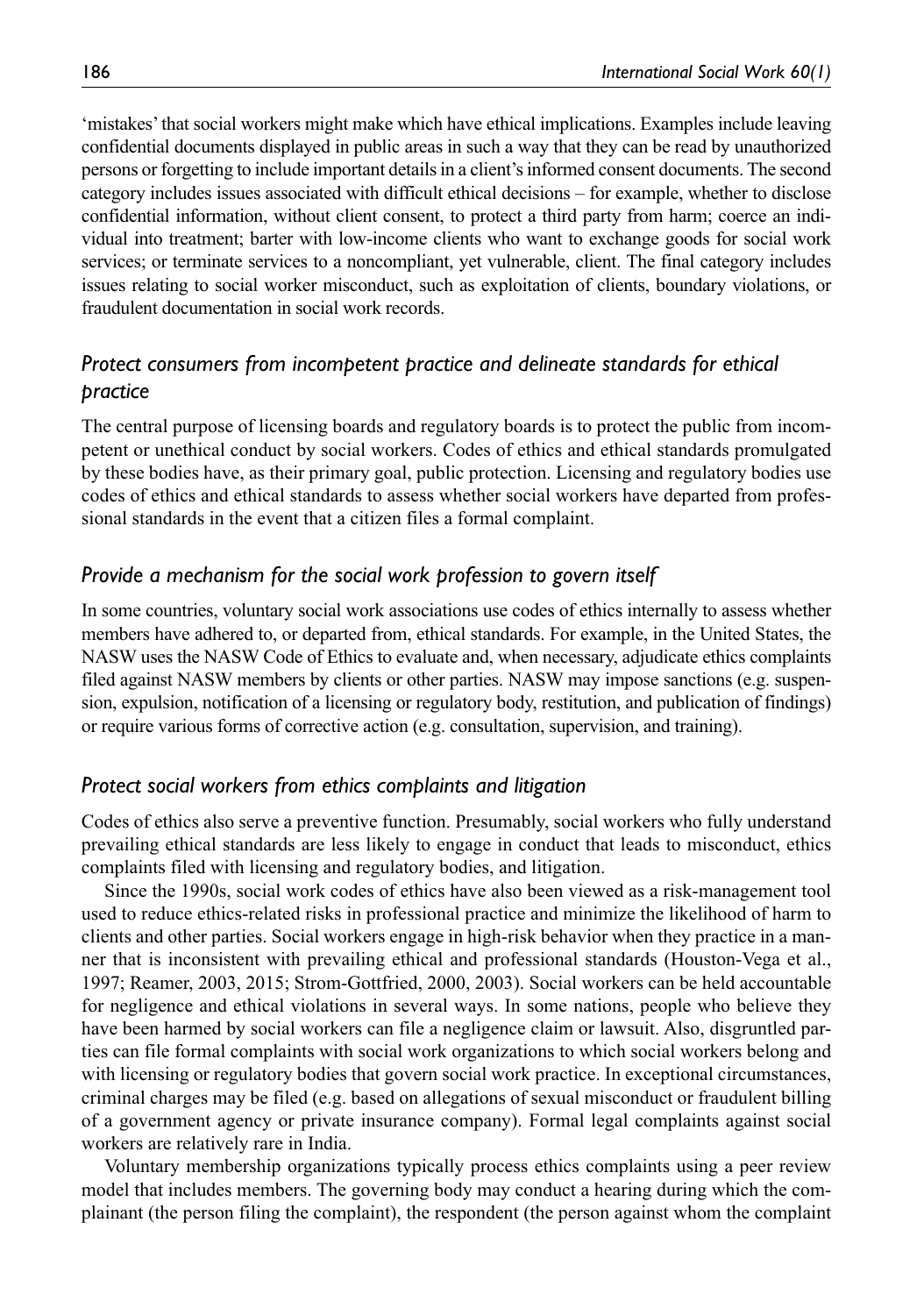is filed), and witnesses have an opportunity to testify. After hearing all parties, discussing the testimony, and consulting relevant codes of ethics, the organization may impose sanctions or require various forms of corrective action.

Licensing and regulatory bodies also use formal procedures to process and review complaints against licensed social workers. Typically the procedures involve a review of the complaint, investigation, and, when warranted, a hearing conducted by a panel of colleagues that offers due process protections (some boards include public members in additional to professional colleagues). In some jurisdictions, proceedings are conducted in a court of law. These bodies can impose sanctions and requirements for corrective actions when there is evidence that a social worker violated ethical standards set forth in statutes and regulations.

# **Compelling ethical challenges**

In contemporary social work throughout the world, social workers face wide-ranging ethical challenges. This is true in India as well, although currently India has much less scholarly literature and ethics-related protocols, standards, and conceptual frameworks to rely on than one finds in a number of other countries. Ideally, the social work community in India would develop ethical standards and guidelines related to a number of key issues and challenges.

# *Client rights*

Especially since the 1960s, social workers throughout the world have developed a keen understanding of clients' diverse rights, many of which were established by legislation, regulation, or court ruling and which now are reflected in codes of ethics. These include rights related to confidentiality and privacy, release of information, informed consent, access to services, use of the least restrictive alternative, refusal of treatment, options for alternative services, access to records, termination of services, and grievance procedures. In India, social workers face unique challenges related to clients' rights where ethical norms may differ from traditional social work norms in Western cultures. Here are several examples, drawn from one of the author's extensive experiences as a social worker in India, involving Indian social workers' decisions to

- Release confidential information about clients' mental health or addiction to family members and employers, without clients' authorization or consent;
- Provide clinical treatment based on family members' consent rather than the client's consent;
- Permit clients to personally store and travel with their clinical records as they seek services in multiple agencies, particularly in rural communities;
- Share sensitive information with family members rather than the client (e.g. about a client's poor mental health prognosis or terminal illness).

# *Cultural and social diversity*

One of the most significant developments in social work is the profession's increasingly substantial and nuanced grasp of diversity issues. Only in recent years have prominent ethics codes incorporated standards related to cultural competence, social diversity, discrimination, and oppression (Banks, 2006; Congress and Kim, 2007; Congress and McAuliffe, 2006; Reamer, 2006, 2013c). These standards encourage social workers to recognize that the meaning of key ethical concepts, such as privacy, self-determination, boundaries, and informed consent varies among different ethnic and cultural groups.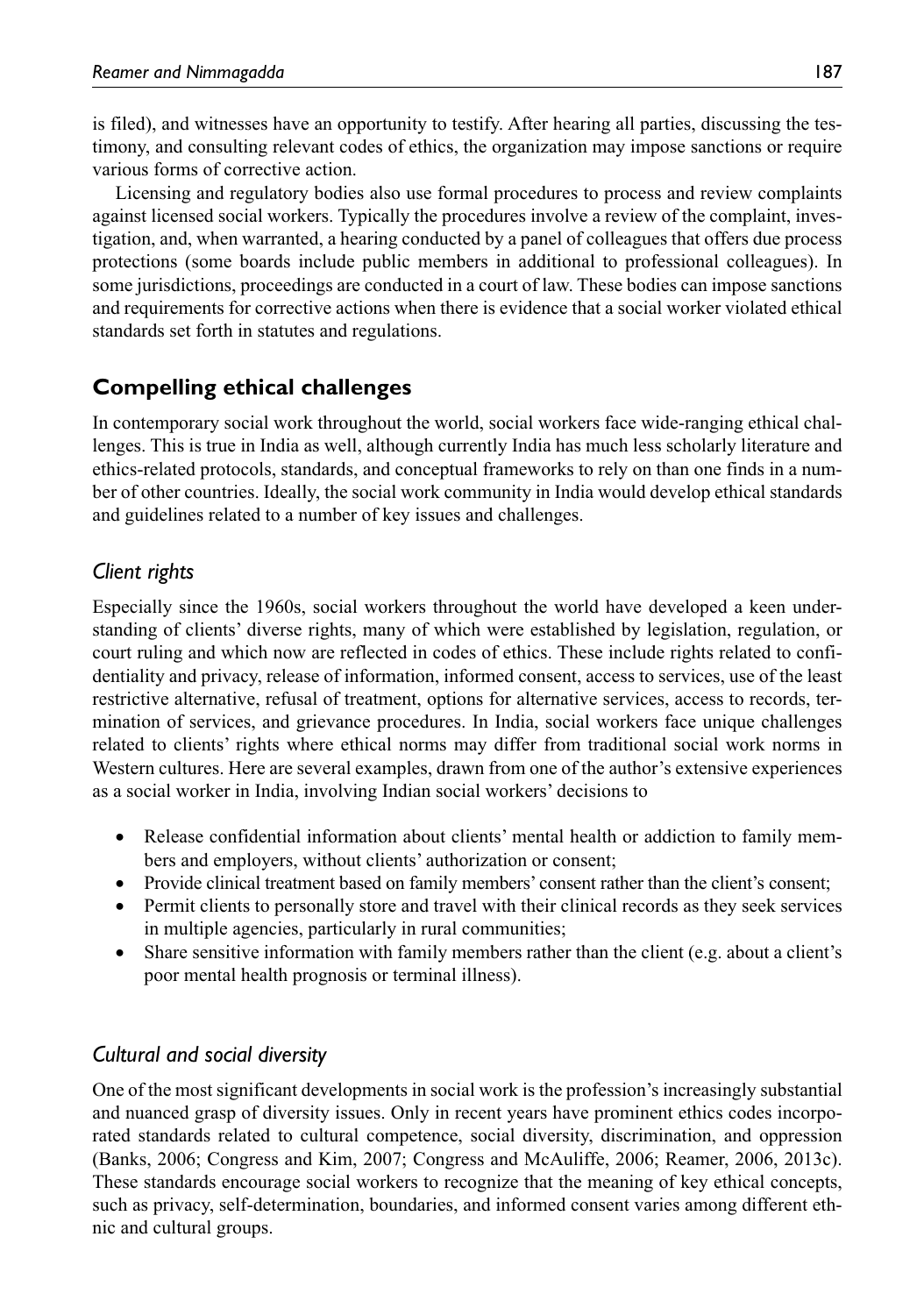Social workers in India must take into consideration the nation's unique values when addressing ethical issues. The Western notion of a democratic conversation between provider and client – according to which the practitioner and client are true partners in the helping process – can be confusing in the Indian context. In India, clients commonly place social workers on the proverbial pedestal and view them as 'higher than'. In rural villages where there are nongovernmental organizations (NGOs) that provide various services, the director of the NGO is often seen by local residents as 'savior'; it is not uncommon for local people to fall and touch the professional's feet and seek blessing.

Several challenging examples faced by Indian social workers involve reproductive health and family planning. For instance, one of the authors observed a program where some social workers were compensated based on the number of men they referred to family planning clinics for sterilization, a potential conflict of interest. Also, family planning social workers encountered ethical challenges when a client wanted to terminate a pregnancy solely because amniocentesis indicated that the fetus is female (Jeffery et al., 1984).

Indian social workers also face daunting ethical dilemmas related to the culture's view of homosexuality. Some practitioners struggle to reconcile social work's longstanding respect for clients' sexual orientation and traditional Indian discomfort with homosexuality (Rao and Jacob, 2012).

In addition, gratitude toward those who help is a central value in Indian culture. Interdependence is pivotal in this collectivistic culture. Although much of the relationship is focused on 'empowering' the client, there is simultaneous emphasis on interdependence as opposed to clients' self-sufficiency. Efforts to draft a code of ethics within the Indian context should take into consideration this social construction of the worker–client relationship.

Profound cultural differences among regions, castes, and religions also pose significant challenges; ethical standards in India would need to provide useful conceptual guidance while offering flexibility that is sensitive to significant intra-cultural differences. For example, belonging to an Indian caste system may prescribe one's behavior. Being part of a particular social group can determine the extent of one's willingness to engage in a therapeutic relationship. Moreover, working in a rural area as a community organizer where there are multiple marginalized groups can be challenging, especially when there is significant inter-group conflict, which can lead to challenging conflicts of interest. Furthermore, Indian social workers may encounter disagreements among different governmental agencies, NGOs, and political parties, which too can create unique conflicts of interest (Goswami, 2012).

#### *Client self-determination and professional paternalism*

The presumption in social work is that practitioners should promote and respect clients' right to self-determination. Only recently have prominent social work codes of ethics acknowledged that instances arise when social workers may have a duty to override clients' right to selfdetermination to protect clients from harming themselves or others. Interference with clients' right to self-determination to protect them from harming themselves raises complex issues of professional paternalism (Reamer, 1983, 2006).

The concept of client self-determination has unique meaning in India, compared with many other nations. For example, the venerated concept of client self-determination – as articulated in prominent Western social work literature – is taught in social work education programs as a core ethical standard to be followed. Yet, when Indian social workers are in the field, the collectivistic context of Indian society, which favors paternalism, often replaces or trumps the traditional meaning of self-determination (Goswami, 2012); many Indian social workers instinctively offer advice, contrary to the Western inclination to follow the client's lead and wishes (self-determination). This may happen especially with clients who are illiterate, many of whom are poor and live in rural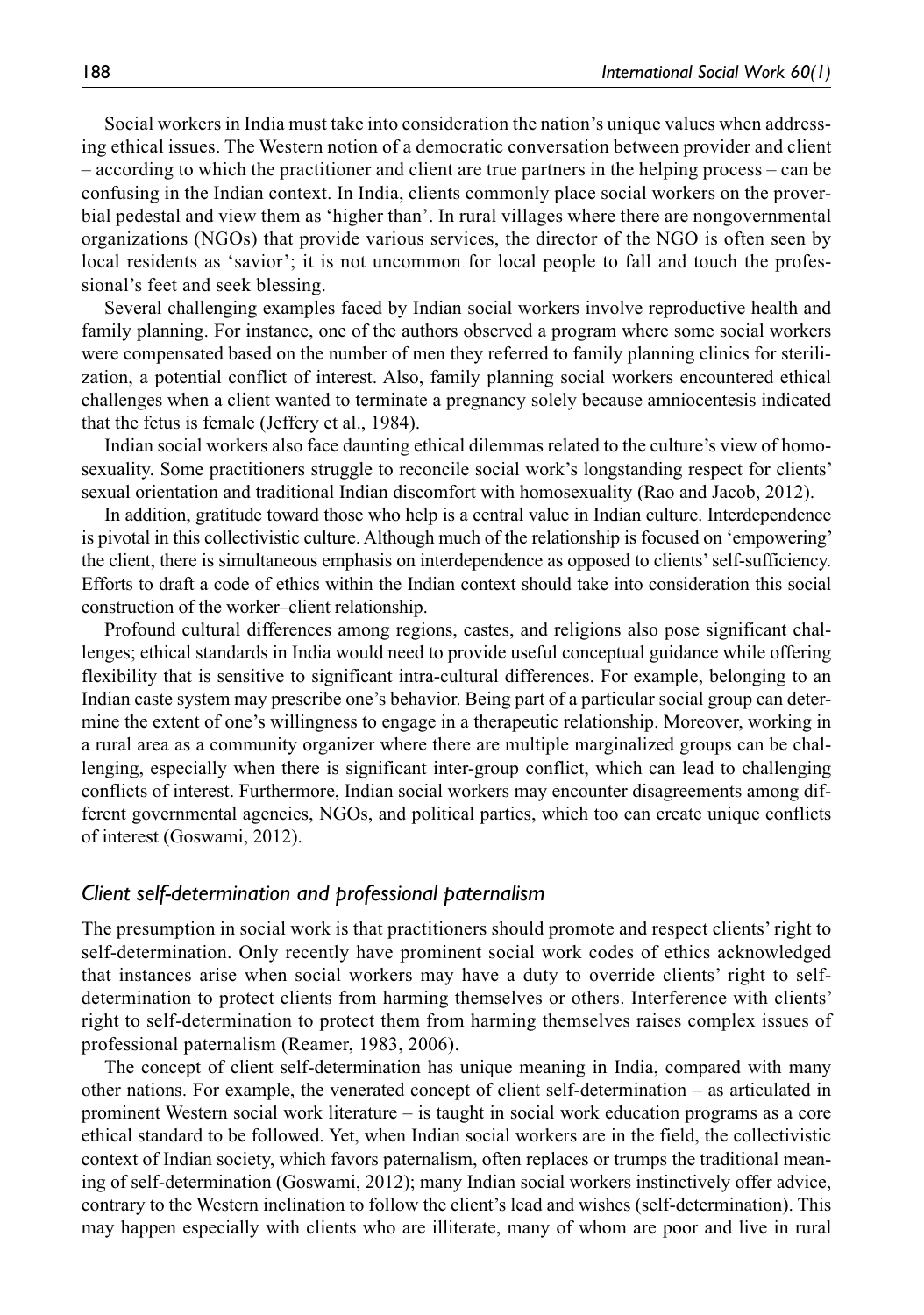areas (Bhowmick, 2014). Many Indian social workers are inclined to collaborate with family elders in an effort to help a vulnerable client; for instance, family elders may eagerly solicit the social worker's opinion about 'what to do'.

Another example involves the relatively recent push for micro-loans in many Indian communities. Often these micro-loans come with high interest rates and are offered to families experiencing abject poverty (Edward and Olsen, 2006). These clients may be illiterate and unable to understand the financial calculations presented by the micro-loan officers. Social workers in these communities may be hard pressed to honor client self-determination while protecting poor and illiterate people from being exploited. A code of ethics in India would need to recognize such potential ethical dilemmas.

#### *Confidentiality, privileged communication, and privacy*

One of the most significant developments in the evolution of social work codes of ethics is the proliferation of standards pertaining to confidentiality, privileged communication, and privacy (Dickson, 1998). Today's codes of ethics pay much more attention to these issues than earlier codes, particularly with respect to issues related to: solicitation of private information from clients; disclosure of confidential information to protect clients from self-harm and protect third parties from harm; release of confidential information; disclosure of information about deceased clients; release of information to parents and guardians of minor clients; sharing of confidential information among participants in family, couples, and group counseling; disclosure of confidential information to media representatives, law enforcement officials, protective service agencies, and other social service organizations; protection of confidential written and electronic records, and information transmitted to other parties through the use of computers, email, fax machines, telephones, and other electronic technology; transfer or disposal of clients' records; protection of client confidentiality in the event of a social worker's death, disability, or employment termination; precautions to prevent discussion of confidential information in public or semi-public areas; disclosure of confidential information to third-party payers; disclosure of confidential information to consultants; disclosure of confidential information for teaching or training purposes; and protection of confidential and privileged information during legal proceedings, for example, divorce proceedings, custody disputes, criminal trials, termination-of-parental-rights proceedings, workers' compensation proceedings, and negligence lawsuits.

At times, ethical standards relating to confidentiality conflict with one another or with other standards in a code of ethics. For example, standards that require social workers to respect clients' privacy and confidentiality may conflict with social workers' duty to disclose confidential information, without clients' consent, in order to protect a third party from harm. These are particularly complex challenges in India, given its unique values and cultural norms related to client privacy and confidentiality that differ from those found in some other nations. For example, a social worker serving as a personnel official, labor officer, or human resources manager in a factory, which is not uncommon in India, may receive a telephone call from the family of a potential bride and ask whether a particular worker, the potential marriage partner, is of 'good character'. In an environment where arranged marriage may still predominate, many labor officers share sensitive details regarding a male employee that in Western cultures would be considered confidential. Human service professionals in India thus are caught between their duty to their client (employee) and protection of a third party (potential bride). Similar tensions between client confidentiality and protection of third parties arise when an Indian social worker serves a client who is HIV-positive and knows that the client has not disclosed this confidential information to his spouse.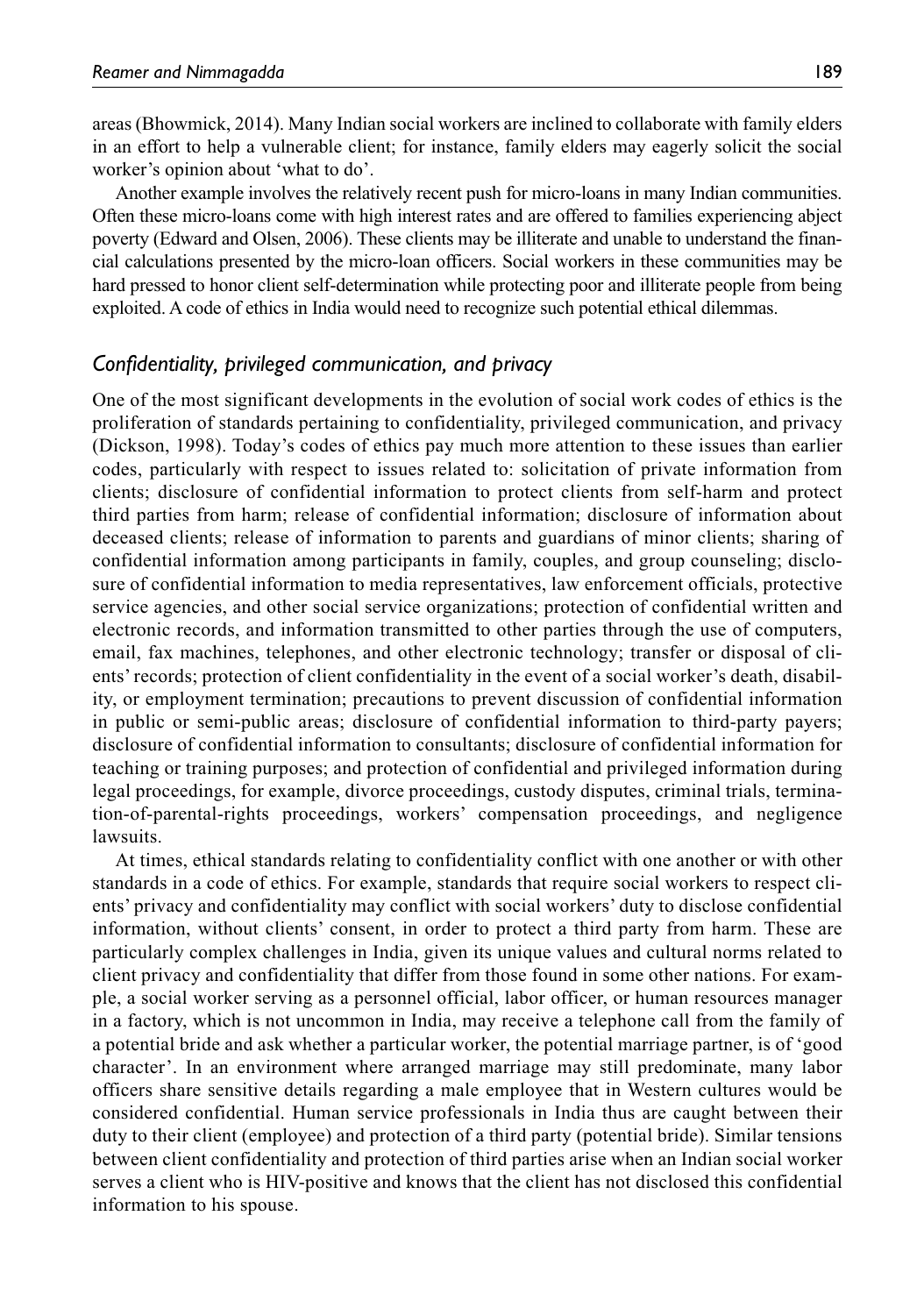#### *Informed consent*

Current ethical standards focus on informed consent requirements in a variety of circumstances, including release of confidential information, program admission, service delivery and treatment, videotaping, and audiotaping (Reamer, 1987, 2013a, 2013b). Common elements included in ethics standards focus on social workers' duty to give clients specific details about the purpose of the consent, a verbal explanation, information about clients' rights to refuse consent and withdraw consent, information about alternative treatment options, and an opportunity to ask questions about the consent process. Standards in codes of ethics typically recognize that special challenges arise when clients do not have the cognitive or legal capacity to consent, by virtue of age or impairment, or struggle with literacy.

Here, too, social workers in India face unique challenges, given the culture's understanding of the concept of informed consent. For example, when Indian clients are unable to read and write, they provide informed consent verbally and in the form of a thumbprint rather than a signature. Indian social workers must be earnest about how much of the relevant details (e.g. the purpose of the services or intervention, alternative options, and potential benefits and risks) are actually delivered to the client and family in an understandable manner (Goswami, 2012). Given widespread illiteracy in India – currently estimated to be more than 280 million adults and more than one-third of the world total (Bhowmick, 2014) – those responsible for drafting ethical standards need to consider whether some potential clients should be provided with illustrations and pictures to enhance their ability to provide true informed consent.

Furthermore, in India it is common for families to provide informed consent on behalf of clients, for example, when a family member with mental illness refuses treatment. It is also common for people who are under the influence of alcohol, and who are not competent to consent, to be admitted to a treatment facility by their family in hopes of bringing about a change.

#### *Service delivery*

Ethical standards address social workers' duty to provide service and represent themselves as competent only within the boundaries of their education, training, license, certification, consultation received, supervised experience, or other relevant experience. They also focus on social workers' obligation to provide services in substantive areas and use practice approaches and techniques that are new to them only after engaging in appropriate study, training, consultation, and supervision from people who are already competent in those practice approaches, interventions, and techniques. Challenging ethical issues arise when social workers consider using nontraditional and unorthodox interventions. What is considered appropriate service delivery in India may be considered inappropriate in other cultures.

For example, subjugation to nature is a widely embraced belief in Indian culture (Goswami, 2012; Singh, 2012). A key, and expected, element in many helping relationships is collaboration with nontraditional partners that draw on natural resources (such as astrologers). Also, Indian social workers may be expected to incorporate nontraditional interventions in their work with clients, such as religious rituals and pilgrimage trips. Moreover, in the predominant Hindu culture there are rules related to auspicious times to seek help, auspicious days to come for appointments, and times when interventions are inauspicious (Singh, 2012). Ethical standards in India must recognize these widespread cultural norms.

Also, social services in India are often provided in very crowded spaces (e.g. corridors and waiting areas) where others in close proximity can overhear sensitive and otherwise confidential conversations (Goswami, 2012). This might be seen as inappropriate in Western settings, but in India, social workers commonly find themselves offering services in settings where privacy is very limited or nonexistent.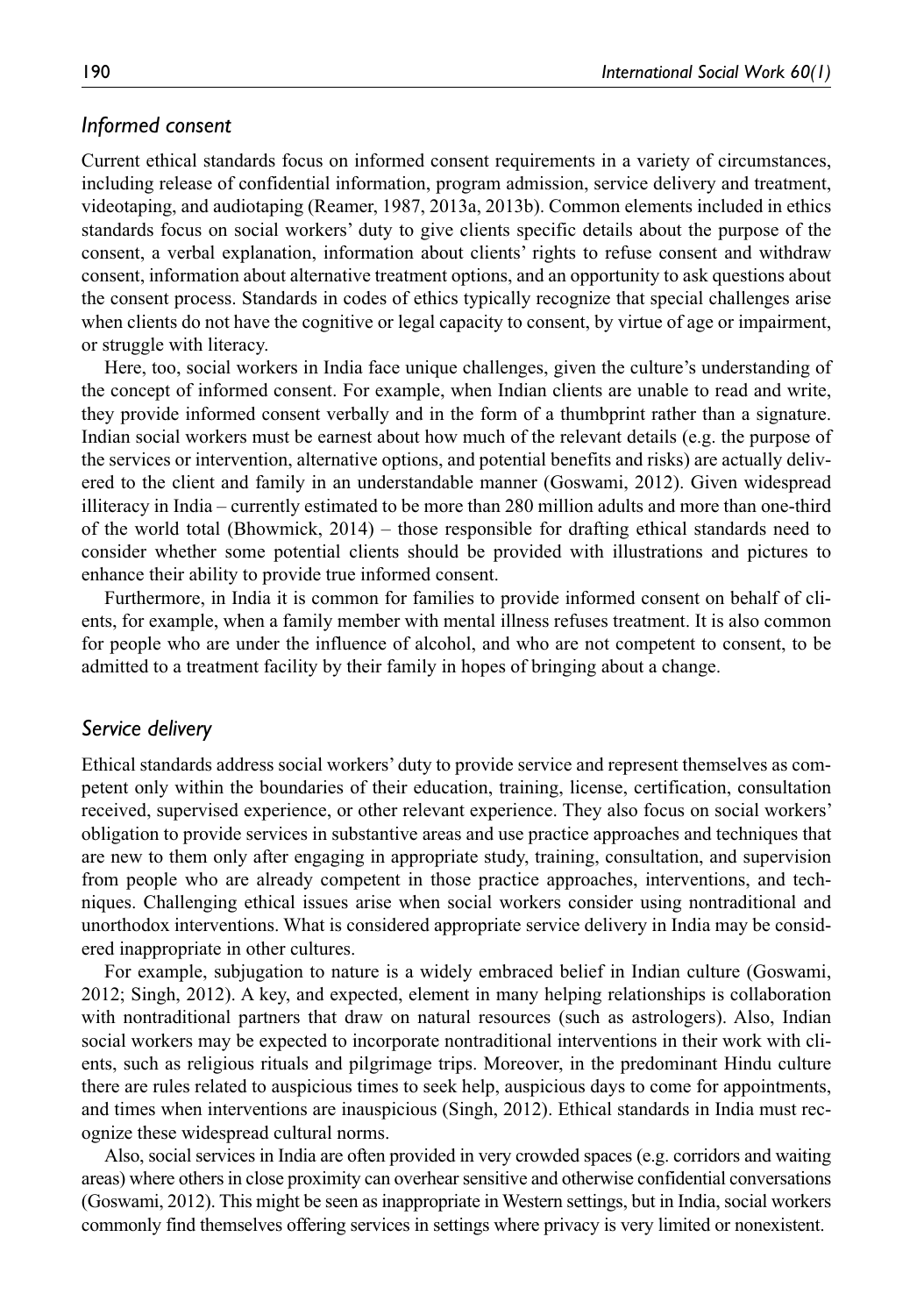### *Boundary issues, dual relationships, and conflicts of interest*

Literature on boundary issues in professional–client relationships has burgeoned in recent years, and this has influenced expanded content in ethics codes (Reamer, 2001, 2013c; Syme, 2003; Zur, 2007). Contemporary ethics codes address issues related to: sexual relationships with current and former clients; counseling former sexual partners; sexual relationships with clients' relatives or acquaintances; sexual relationships with supervisees, trainees, students, and colleagues; physical contact with clients; friendships with current and former clients; encounters with clients in public settings; attending clients' social, religious, or lifecycle events; gifts to and from clients; performing favors for clients; the delivery of services in clients' homes; financial conflicts of interest; delivery of services to two or more people who have a relationship with each other (such as couples, family members); bartering with clients for goods and services; managing relationships in small or rural communities; self-disclosure to clients; and becoming colleagues with a former client.

Social workers' management of boundary issues and dual relationships is especially complicated. In India, social workers and clients may have a much more flexible and elastic approach to boundaries and dual relationships than one finds in some other nations (Goswami, 2012; Singh, 2012). For example, when Indian social workers work with a family, they may be viewed as a member of that family. Social workers can expect to receive invitations to social, religious, and lifecycle events. Not accepting an invitation may be seen as disrespectful. Such challenges are particularly prevalent in rural Indian communities. Thus, the elastic and complex nature of boundaries in a collectivistic culture has to be addressed in a code of ethics in India; rigid ethical standards related to boundaries and dual relationships may be problematic.

#### *Recording and documentation*

Ethical and risk-management standards related to documentation have also proliferated in recent years, particularly as they pertain to assessment of clients' circumstances; planning and delivery of services; supervision; and accountability to clients, other service providers, funding agencies, utilization review staff, and courts of law (Reamer, 2005; Sidell, 2011; Wiger, 2009). Ethics standards focus on the appropriateness of content in clients' records; clients' and other parties' access to records; and storage and retention of records.

Social work documentation and case recording standards in India differ some from what one finds in other parts of the world. In many parts of India, health records are held by the client, not the health professional. When clients move from provider to provider, the records are carried by the client or family. Additionally, health insurers may require original paperwork (receipts, scanned documents, notes, prescriptions) before providing reimbursement for services. Such transfers of original health documents can compromise client privacy and confidentiality.

#### *Supervision*

Ethics standards also focus on supervision issues, especially pertaining to supervisors' competence, documentation of supervision, and dual relationships between supervisors and supervisees. These issues are particularly important when ethics complaints and lawsuits against social workers raise questions about the quality of supervision they received (Reamer, 1989).

#### *Consultation and referral*

Occasionally, ethical issues arise concerning social workers' consultation with colleagues and referral of clients to other providers. As a result, several ethics codes address social workers' duty to be clear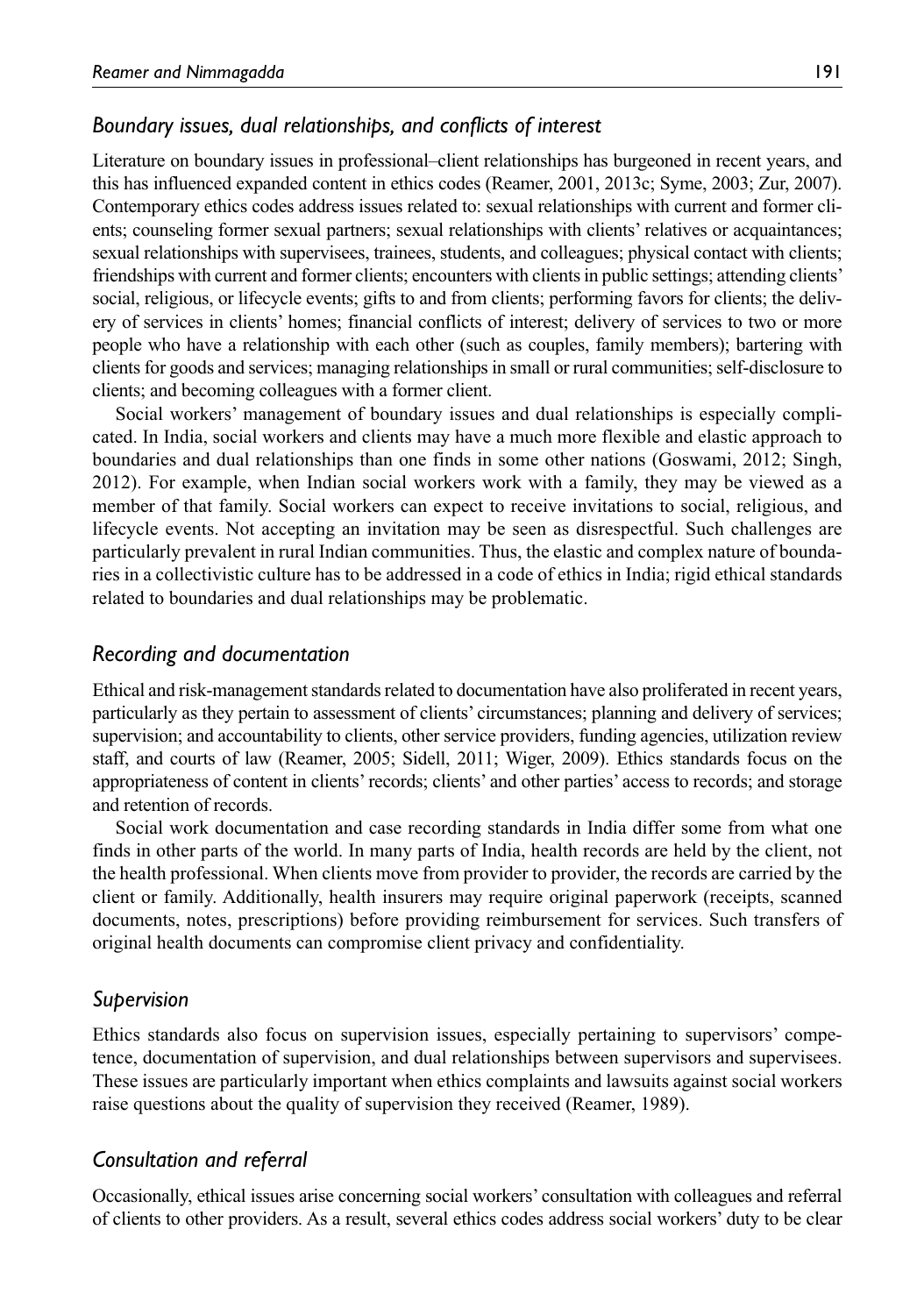about when consultation with colleagues is appropriate and necessary and the procedures they should use to locate competent colleagues. Codes also address social workers' responsibility to refer clients to colleagues when they do not have the expertise or time to assist clients in need.

#### *Dishonesty, fraud, and misrepresentation*

A number of ethical standards in social work focus on social workers' duty to prevent dishonesty and fraud related to, for example, misrepresentation, documentation in case records, billing, and employment applications. Social workers in India must be particularly sensitive to these issues in light of common cultural challenges related to corruption (Charron, 2010).

#### *Termination of services*

Social workers face ethical risks when they terminate services improperly, for example, when services are terminated prematurely, against a client's wishes, or when a social worker leaves an employment setting. A number of social work ethics codes provide procedural protocols and guidelines to ensure that services are terminated ethically.

Some cultural norms in India concerning termination of services to clients are unique. For example, in many communities social workers are willing to maintain contact with clients following the termination of services, particularly to attend or participate in important lifecycle events and rituals. This practice also raises important boundary and dual relationship issues.

#### *Practitioner impairment, misconduct, and incompetence*

A significant percentage of ethics complaints are filed against social workers who meet the definition of impaired professional, that is, social workers who struggle as a result of substance abuse, mental illness, extraordinary personal stress, or financial or legal difficulties (Reamer, 1992, 2015; Strom-Gottfried, 2000, 2003). In addition, social workers sometimes encounter colleagues who are incompetent or engage in misconduct. Consequently, ethics codes include standards pertaining to social workers' duty to address their own and colleagues' impairment, incompetence, and misconduct.

Some ethics codes include specific guidelines regarding social workers' duty to address and disclose collegial wrongdoing. This entails what ethicists refer to as 'whistle blowing'. Social workers' decisions about whether to disclose ethical misconduct engaged in by colleagues are especially difficult, given the potential implications for colleagues' and whistle-blowers' careers.

#### *Administration*

Only in recent years have social work codes of ethics acknowledged ethical challenges related to administration (Menzel, 2006). Ethical standards focus on resource allocation, management practices, performance evaluation and personnel practices, and social workers' commitment to employers, particularly when social workers believe that employer policies, procedures, or administrative orders interfere with their ethical practice of social work (Reamer, 2000). For example, a challenging boundary-related issue for some social work administrators in India involves the cultural expectation that they will hire family members as agency employees.

#### *Evaluation and research*

Research and evaluation have become more prominent in social work, particularly with respect to conducting needs assessments, carrying out clinical and program evaluations, and using research evidence to inform practice (Mertens and Ginsberg, 2008; Sales and Folkman, 2000). Codes of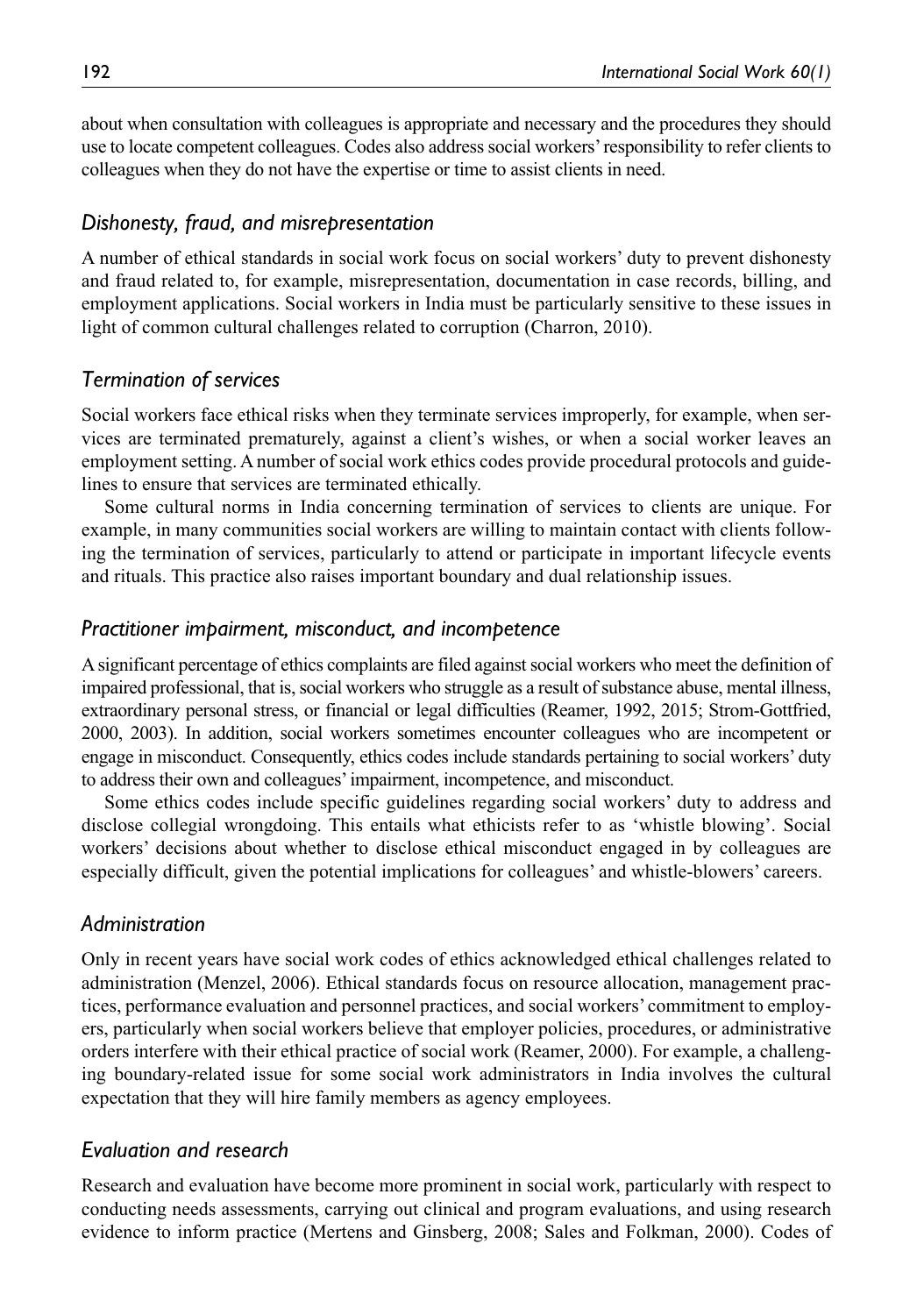ethics now include extensive guidelines regarding the protection of human participants in research, especially relating to issues of coercion, exploitation, informed consent, conflicts of interest, and confidentiality. These standards are particularly important in light of notorious abuse and exploitation of research and evaluation participants. Indian social workers face common challenges adhering to strict informed consent and protection-of-human-participant-in-research standards when recruiting illiterate research participants and relying on research results generated from studies conducted in Western nations.

#### *Social welfare and social action*

One of social work's distinguishing features is its explicit concern about broad social welfare, in addition to social workers' concern about individual well-being. Prominent codes of ethics include standards pertaining to global social welfare, advocacy, social and political action, allocation of resources, and preventing discrimination and exploitation. These issues are especially relevant in India. For example, Indian social workers must be sensitive to, and address, social justice issues related to India's daunting problems of poverty, homelessness, illiteracy, discrimination, and access to health and mental health services.

#### *Social work education*

Many social work education programs worldwide have strengthened ethics education in their curricula (Congress et al., 2009; Reamer, 2001). Comprehensive ethics education provides in-depth exploration of social work values; ethical dilemmas in social work; ethical decision-making frameworks and protocols; and ethics-related risk-management issues. Many social work educators focus on relevant ethical and moral theory; codes of ethics; and laws and regulations pertaining to ethical challenges in clinical social work, management and administration, social action, social policy, and research and evaluation. A key goal is enhancing students' ability to apply key concepts to ethical challenges and dilemmas they face in practice.

Furthermore, many social work licensing and regulatory bodies worldwide require ethics education as a condition of licensure. In light of the profession's growing awareness of ethical issues, social work regulators recognize the need for social workers to keep pace with new developments, for example, social workers' increasing use of digital technology to provide services (Reamer, 2012c, 2013b, 2013c).

Social workers in India must take assertive steps to strengthen ethics education (Botcha, 2012). It is particularly important for Indian social work educators to develop indigenous curricula, curricular standards, publications (textbooks, journal articles, online resources, and other educational materials); clinical intervention, community organizing, and policy practice models and methods; and human behavior theories that incorporate uniquely Indian values, concepts, and cultural norms.

# **Conclusion**

In recent years, various professional associations in social work and regulatory bodies have engaged in ambitious efforts to draft and implement comprehensive ethics guidelines, standards, and education. It is time for the Indian social work community to engage in similar efforts. To succeed, social workers in India must conduct a comprehensive review of social work scholarship on ethics and ethical standards, survey existing codes of ethics, and develop ethical standards that are sensitive to India's unique culture and values. One of the enduring challenges for Indian social workers who become involved in the development of comprehensive ethical standards and ethics education is balancing their respect for and incorporation of Indian values with their duty to draw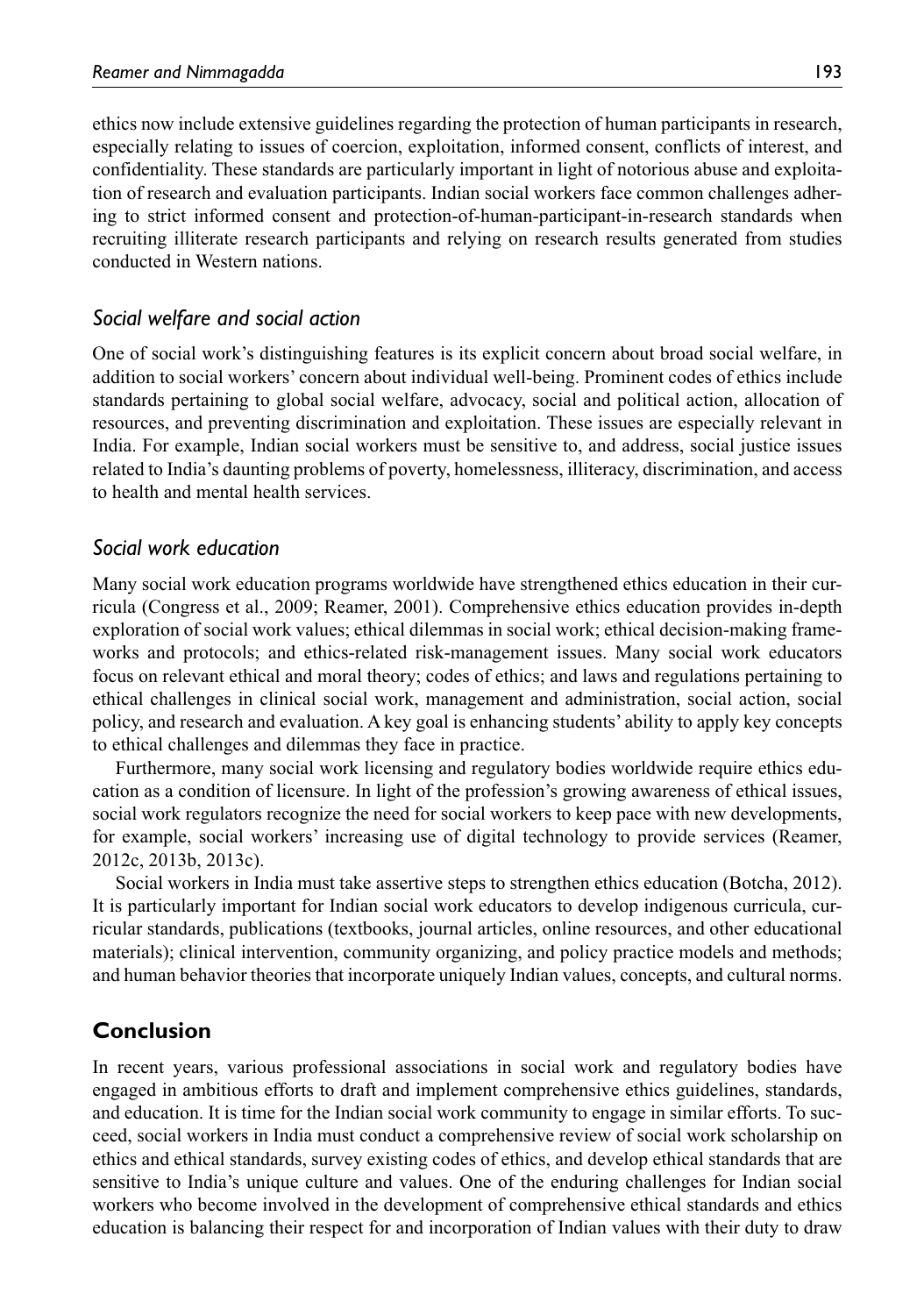on evidence-based models and methods of social work practice. In principle, values-based norms may conflict with empirical evidence of effective social work practice. In the end, development of social work scholarship and ethical standards tailored to India's culture and values, while mindful of social work's growing body of evidence-based knowledge, will enhance the quality of professional practice, social work's integrity in India, and, most importantly, strengthen social workers' ability to fulfill their mission.

#### **Funding**

This research received no specific grant from any funding agency in the public, commercial, or not-for-profit sectors.

#### **References**

- Banks, S. (2003) 'From Oaths to Rulebooks: A Critical Examination of Codes of Ethics for the Social Professions', *European Journal of Social Work* 6: 133–44.
- Banks, S. (2006) *Ethics and Values in Social Work*, 3rd edn. Hampshire: Palgrave Macmillan.
- Barsky, A. (2010) *Ethics and Values in Social Work: An Integrated Approach for a Comprehensive Curriculum*. New York: Oxford University Press.
- Bhowmick, N. (2014) '37% of All the Illiterate Adults in the World Are Indian', *Time*, 29 January. Available online at: http://world.time.com/2014/01/29/indian-adult-illiteracy/ (accessed 16 February 2014).
- Botcha, R. (2012) 'Problems and Challenges for Social Work Education in India: Some Recommendations', *International Journal of Multicultural Educational Research* 1(3): 201–12.
- Charron, N. (2010) 'The Correlates of Corruption in India: Analysis and Evidence from the States', *Asian Journal of Political Science* 18: 177–94.
- Clothey, F. (2006) *Religion in India: A Historical Introduction*. Abingdon: Routledge.
- Congress, E. (2000) *Social Work Values and Ethics*. Chicago, IL: Nelson-Hall.
- Congress, E. (2008) 'Codes of Ethics', in T. Mizrahi and L. Davis (eds) *Encyclopedia of Social Work*, pp. 326–31, 20th edn, vol. 1. Washington, DC: NASW Press and Oxford University Press.
- Congress, E. and D. McAuliffe (2006) 'Social Work Ethics: Professional Codes in Australia and the United States', *International Social Work* 49: 151–64.
- Congress, E. and W. Kim (2007) 'A Comparative Study on Social Work Ethical Codes in Korea and the United States', *Korean Journal of Clinical Social Work* 4: 175–92.
- Congress, E., P. Black and K. Strom-Gottfried (2009) *Teaching Social Work Values and Ethics: A Curriculum Resource*, 2nd edn. Alexandria, VA: Council on Social Work Education.
- Dickson, D. (1998) *Confidentiality and Privacy in Social Work*. New York: Free Press.
- Dolgoff, R., F. Loewenberg and D. Harrington (2008) *Ethical Decisions for Social Work Practice*, 8th edn. Belmont, CA: Brooks Cole.
- Edward, P. and W. Olsen (2006) 'Paradigms and Reality in Micro-Finance: The Indian Case', *Perspectives on Global Development & Technology* 5(1–2): 31–54.
- Goswami, I. (2012) 'Adherence to Ethical Guidelines in Practice by Social Workers: An Empirical Study in India', *Practice: Social Work in Action* 24(2): 105–21.
- Houston-Vega, M., E. Nuehring and E. Daguio (1997) *Prudent Practice: A Guide for Managing Malpractice Risk*. Washington, DC: NASW Press.
- Jeffery, R., P. Jeffery and A. Lyon (1984) 'Female Infanticide and Amniocentesis', *Social Science & Medicine* 19: 1207–12.
- Johnson, A. (1955) 'Educating Professional Social Workers for Ethical Practice', *Social Service Review* 29: 125–36.
- Levy, C. (1976) *Social Work Ethics*. New York: Human Sciences Press.
- Menzel, D. (2006) *Ethics Management for Public Administrators: Building Organizations of Integrity*. Armonk, NY: M.E. Sharpe.
- Mertens, D. and P. Ginsberg (2008) *The Handbook of Social Research Ethics*. Thousand Oaks, CA: SAGE.
- Raju, M. and B. Raju (2012) 'Ethical Values of Social Work and Ghandism', *International Journal of Research in Social Sciences* 2: 202–10.